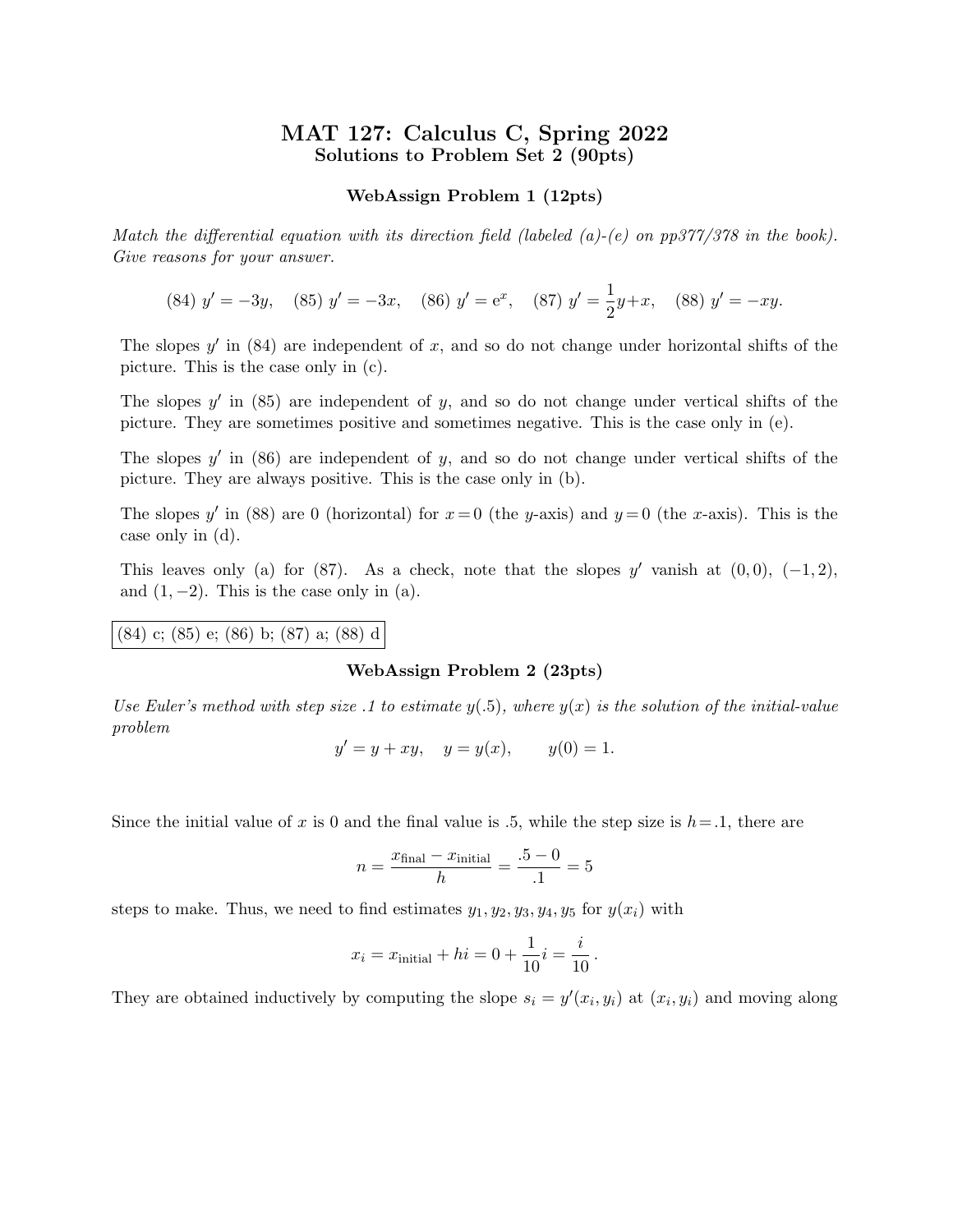the slope line from  $x_i$  to  $x_{i+1} = x_i + h$  so that  $y_{i+1} = y_i + s_i h$ . The results of this computation are:

$$
i \quad x_i \qquad y_i \qquad s_i = y_i(1+x_i) \qquad y_{i+1} = y_i + \frac{1}{10} s_i
$$
\n
$$
0 \quad 0 \qquad 1 \qquad 1(1+0) = 1 \qquad 1 + \frac{1}{10} = \left(\frac{11}{10}\right)
$$
\n
$$
1 \quad \frac{1}{10} \qquad \frac{11}{10} \qquad \frac{1}{10} \qquad 1 + \frac{1}{10} = \left(\frac{121}{10}\right)
$$
\n
$$
2 \quad \frac{1}{5} \qquad \frac{1221}{1000} \qquad \frac{1221}{1000} \qquad \frac{1221}{1000} + \frac{1}{25,000} = \left(\frac{5547}{6250}\right)
$$
\n
$$
3 \quad \frac{3}{10} \qquad \frac{8547}{6250} \qquad \frac{8547}{6250} \qquad \frac{111,111}{62500} = \left(\frac{8547}{625,000}\right)
$$
\n
$$
4 \quad \frac{2}{5} \qquad \frac{965,811}{625,000} \qquad \frac{965,811}{625,000} \qquad (1 + \frac{2}{5}) = \frac{6,760,677}{3,125,000} = \frac{965,811}{625,000} + \frac{6,760,677}{31,250,000} = \left(\frac{55,051,227}{31,250,000}\right)
$$

See the previous problem for comments.

*Note 1:* Our estimate  $y_5$  is an *under*-estimate for  $y(.5)$  because  $y'' > 0$  for all  $x \in (0, .5)$  and for all solutions  $y=y(x)$  used to estimate  $y(.5)$ , and so the tangent lines lie below the graphs. In order to see this, note that  $y'=y(1+x) > 0$  if  $y>0$  and  $x \ge 0$ . Thus, a solution  $y=y(x)$  of the differential equation is increasing for all  $x \ge x_0 \ge 0$  if  $y(x_0) > 0$ . For such a solution y,

$$
y'' = (y + xy)' = y' + y + xy' = (y + xy) + y + x(y + xy) = y(2 + 2x + x^2) > 0 \text{ for all } x \ge x_0,
$$

as claimed above.

Note 2: Since the above initial-value problem involves a separable differential equation, it can be solved (please do so!) to find that the actual solution is

$$
y(x) = e^{x + \frac{x^2}{2}}.
$$

Once this function is given, one can check directly that it solves the initial-value problem (please do this also!). The above formula for the solution gives

$$
y(.5) = e^{\frac{1}{2} + \frac{1}{8}} = e^{\frac{5}{8}} \approx 1.868.
$$

So the above estimate

$$
\frac{55,051,227}{31,250,000} = 1.761639264
$$

is not great despite of the relatively small step size; this is because the second derivative is large.

### Problem 2.1 (10pts)

Sketch the direction field for the differential equation  $y' = xy - x^2$ ,  $y = y(x)$ , and then sketch a solution curve through  $(0, 1)$ . For the latter purposes, assume that this solution curve crosses the line  $y=x$ .

**Bonus (5pts, all or nothing).** Prove that this solution curve crosses the line  $y=x$  without using an explicit formula for this solution curve.

The direction field can be obtained by computing the slopes  $y' = xy - x^2 = x(y-x)$  at a number of points  $(x_i, y_j)$  and depicting these in the xy-plane by short line segments through each point  $(x_i, y_j)$  of the corresponding slope. The main features in this case are the following.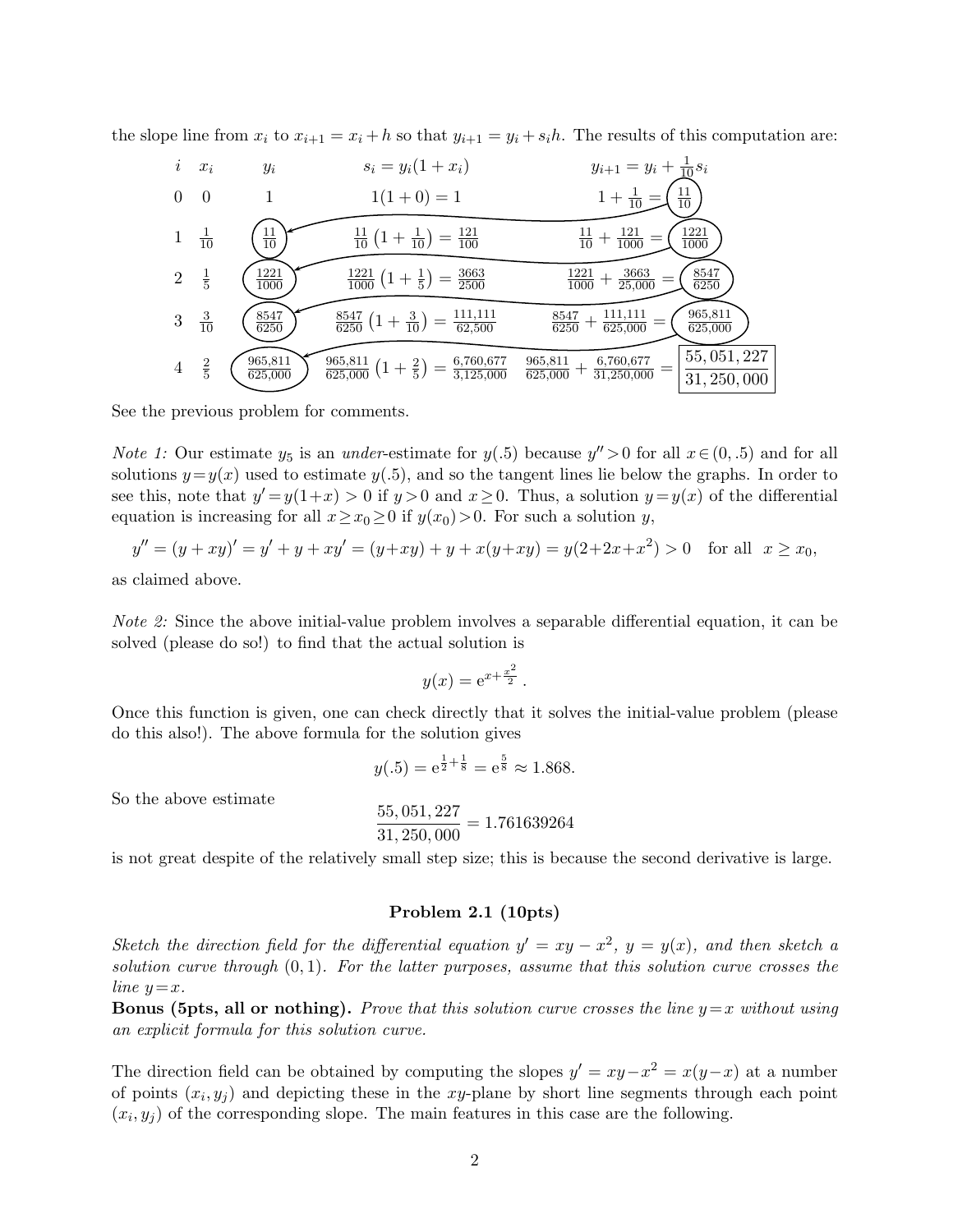- The slopes are 0 on the y-axis  $(x = 0)$  and on the line  $y = x$ ; these slopes are represented by horizontal line segments. These two lines, the y-axis and the line  $y=x$ , break the xy-plane into 4 segments.
- The slopes are positive in the top region (where  $x>0$  and  $y>x$ , being above the line  $y=x$ ) and in the bottom region (where  $x < 0$  and  $y < x$ ). The slopes are negative in the right region (where  $x>0$  and  $y < x$ ) and in the left region (where  $x < 0$  and  $y > x$ ).
- the magnitude of the slopes increases "away" (roughly speaking) from the two lines of 0-slopes.

As  $(0, 1)$  lies on the y-axis (line of 0-slopes), the slope is 0 and so the tangent line to the solution curve is horizontal. Just to the left of  $(0, 1)$ , the slopes are negative, and so the solution curve descends to  $(0, 1)$  from the left. As we trace it backwards (to the left), it ascends and keeps on ascending, since it stays in the left region (where the slopes are negative and we trace them backwards). In fact, as we move to the left x becomes more negative, while  $y-x$  becomes more positive (because y increases as we move to the left), and so  $y' = x(y-x)$  becomes more negative. So the solution curve ascends steeper and steeper as we move to the left (following it backwards).

Just to the right of  $(0, 1)$ , the slopes are positive, and so the solution curve ascends from  $(0, 1)$  to the right. It continues to do so until it crosses the line  $y=x$  (line of 0-slopes); at this crossing the curve must be horizontal. To the right of the crossing, the curve enters the right region, where the slopes are negative. It thus begins to descend. The rate of descent increases (the curve becomes steeper), as x increases, because  $y' = x(y-x)$  becomes more negative (x becomes more positive, while y moves further down from the line  $y=x$ .



Figure 1: Graph of  $y = y(x) = f(x)$  for Problem 2.1

The previous paragraph assumes that the curve actually crosses the line  $y = x$ . Is this really the case? Can't the curve just keep on going up in the top segment? In order to see that the curve should cross the line  $y = x$ , you need to draw the slopes at sufficiently small intervals to the right of  $(0, 1)$ . However convincing the resulting picture may be, this is not a proof (full justification), which is given below.

**Bonus.** Let  $f = f(x)$  be the solution of  $y' = x(y-x)$  with  $f(0) = 1$  and  $g(x) = 1 + \frac{1}{2}x$ . We want to show that the graph of f crosses the line  $y = x$  for some  $x > 0$ . Since the graph of g crosses this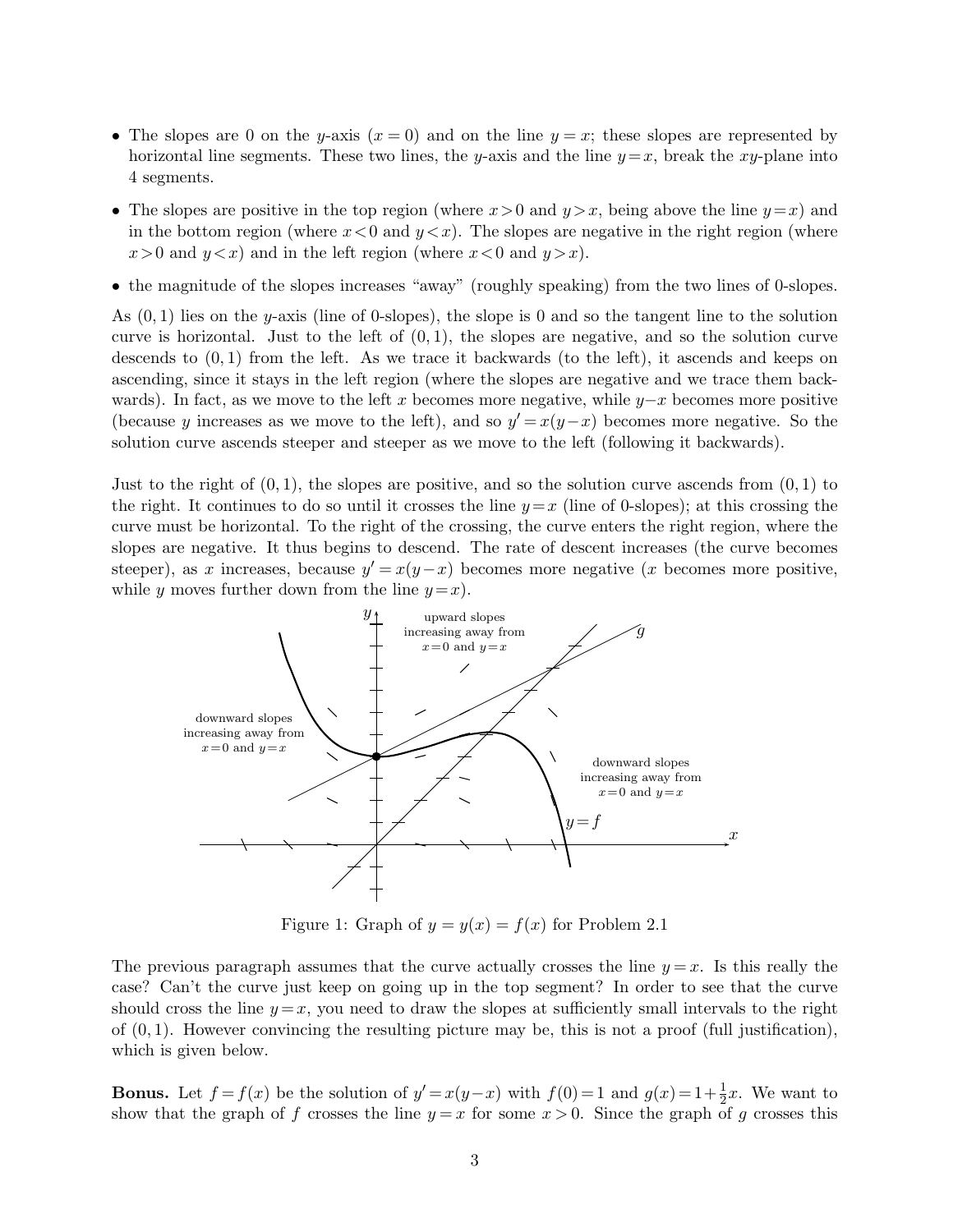line at  $(x, y) = (2, 2)$ , it is sufficient to show that  $g(x) > f(x)$  for all  $x > 0$  (the graph of f then lies below the graph of g and thus must also cross the line  $y=x$ ). Let  $h(x)=g(x)-f(x)$ . Then

$$
h(0) = 0, \qquad h'(x) = g'(x) - f'(x) = \frac{1}{2} - x(f(x) - x).
$$

Thus,  $h'(0) = \frac{1}{2} > 0$  and so  $h(x) > 0$  for all  $x > 0$  small (since  $h(0) = 0$  and h is increasing near 0). If  $x_1 > 0$  is the smallest number such that  $h(x_1) = 0$  (so f has climbed back to g), then  $h'(c) = 0$  for some  $c \in (0, x_1)$  by the Mean Value Theorem of Calculus A. For this value of c,  $h(c) = g(c) - f(c) > 0$ and so

$$
0 = h'(c) = \frac{1}{2} - c(f(c) - c) > \frac{1}{2} - c(g(c) - c) = \frac{1}{2} - c(1 + c/2 - c) = \frac{1}{2}(c - 1)^2 \ge 0.
$$

This is a contradiction, because it says  $0 > 0$ . So there is no  $x_1 > 0$  such that  $h(x_1) = 0$ , i.e.  $g(x) = 1 + \frac{1}{2}x > f(x)$  for all  $x > 0$ .

Note: Using Problem B, one can find that the solution to the above initial-value problem is given by

$$
y(x) = e^{x^2/2} - e^{x^2/2} \int_0^x u^2 e^{-u^2/2} du.
$$

Once given this solution, you can verify that it is indeed a solution (please do so!).

## Problem 2.2 (10pts)

Make a rough sketch of the direction field for the autonomous differential equation  $y' = f(y)$ , where the graph of  $f$  is as shown in the first diagram in Figure 2. How does the limit behavior of solutions depend on the initial value of  $y(0)$ ?  $\hat{y}$ 



Figure 2: Graph of  $f(y)$  for Problem 2.2 and direction field for  $y' = f(y)$ 

Since the slope  $y' = f(y)$  does not depend on x, the direction field diagram does not change under horizontal shifts. Since the graph of f is symmetric about the f-axis, i.e.  $f(-y)=f(y)$ , the slopes do not change under the reflection about the x-axis, i.e. they are the same at  $(x, y)$  and  $(x, -y)$ . Since  $f(y) = 0$  for  $y = \pm 1, \pm 2$ , the slopes are horizontal on the four lines  $y = \pm 1, \pm 2$ , giving rise to four constant solutions.

Since  $y' = f(y) > 0$  for  $y \in (-\infty, -2) \cup (-1, 1) \cup (2, \infty)$ , the direction fields in these regions are upward sloping and the solution curves ascend. In the region  $y(0) \in (-\infty, -2)$ , the slopes become steeper lower down and flatten near the line  $y = -2$ ; thus, the graphs  $y = y(x)$  descend rapidly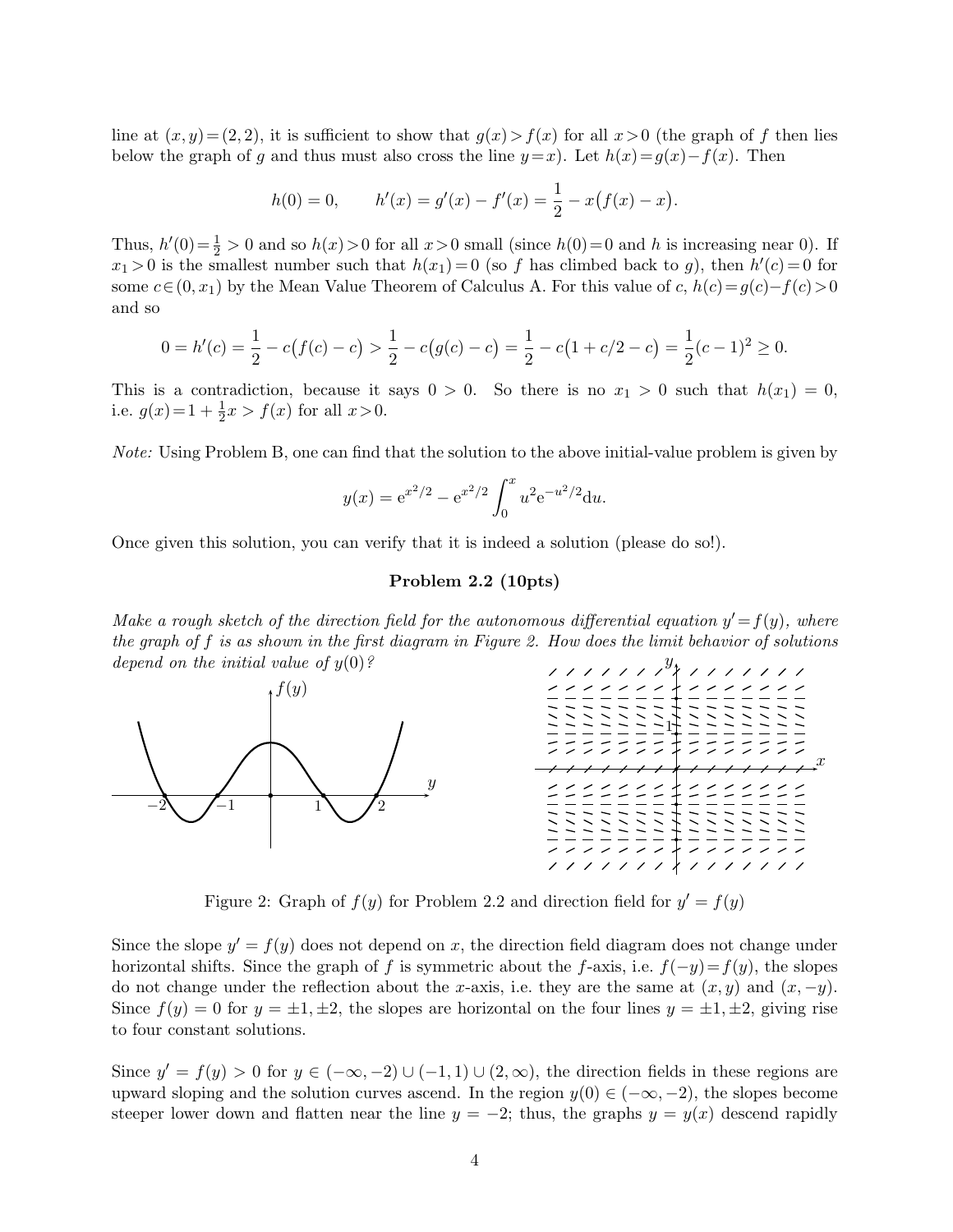$x \to -\infty$  and approach  $y = -2$  as  $x \to \infty$ . In the region  $y(0) \in (-1, 1)$ , the slopes flatten near the lines  $y = \pm 1$ , while peaking on the line  $y = 0$ ; thus, the graphs approach  $y = -1$  as  $x \rightarrow -\infty$ and  $y = 1$  as  $x \to \infty$ . In the region  $y(0) \in (2, \infty)$ , the slopes become steeper higher up and flatten near the line  $y = 2$ ; thus, the graphs ascend rapidly as  $x \rightarrow \infty$  and approach  $y = 2$  as  $x \rightarrow -\infty$ .

Since  $y' = f(y) < 0$  for  $y \in (-2, -1) \cup (1, 2)$ , the direction fields in these regions are downward sloping and the solution curves descend. In the region  $y(0) \in (-2, -1)$ , the slopes flatten near the lines  $y = -2$  and  $y = -1$ ; thus, the graphs approach the lines  $y = -1$  as  $x \rightarrow -\infty$  and  $y = -2$  as  $x \rightarrow \infty$ . In the region  $y(0) \in (1, 2)$ , the slopes flatten near the lines  $y = 1$  and  $y = 2$ ; thus, the graphs approach the lines  $y = 2$  as  $x \rightarrow -\infty$  and  $y = 1$  as  $x \rightarrow -\infty$ .

The above conclusions are restated in Figure 3. The first diagram shows the y-axis and indicates the constant solutions by large dots. The arrows between the dots indicate whether the solutions in each interval go up or down. The second diagram shows a number of solution curves. The arrows in each region created by the constant solutions indicate whether the graphs of the other solutions in each segment rise or fall; these graphs must approach the two nearby constant solutions as  $x \rightarrow \pm \infty$ . The first diagram makes sense only for *autonomous* first-order differential equations, i.e. equations of the form  $y' = f(y)$ , where y is a function of some variable x (note that there is no explicit dependence on  $x$  in the equation). The diagram of graphs is symmetric about the origin if the graph of  $f(y)$  is symmetric about the y-axis (i.e. y is an even function,  $f(-y) = f(y)$ ), as it seems to be. Figure 3 does not indicate direction fields; only solution curves are shown. The direction fields are tangent to these curves.



Figure 3: Diagrams of solution curves for Problem 2.2

#### Problem 2.3 (15pts)

Use Euler's method with step size .5 to compute approximate y-values  $y_1$ ,  $y_2$ ,  $y_3$ , and  $y_4$  of the solution of the initial-value problem

$$
y' = y - 2x
$$
,  $y = y(x)$ ,  $y(1) = 0$ .

Use simple fractions  $p/q$ ; no rounding.

**Bonus (3pts, all or nothing).** Is your estimate  $y_4$  for  $y(x_4)$  an over- or under-estimate. Justify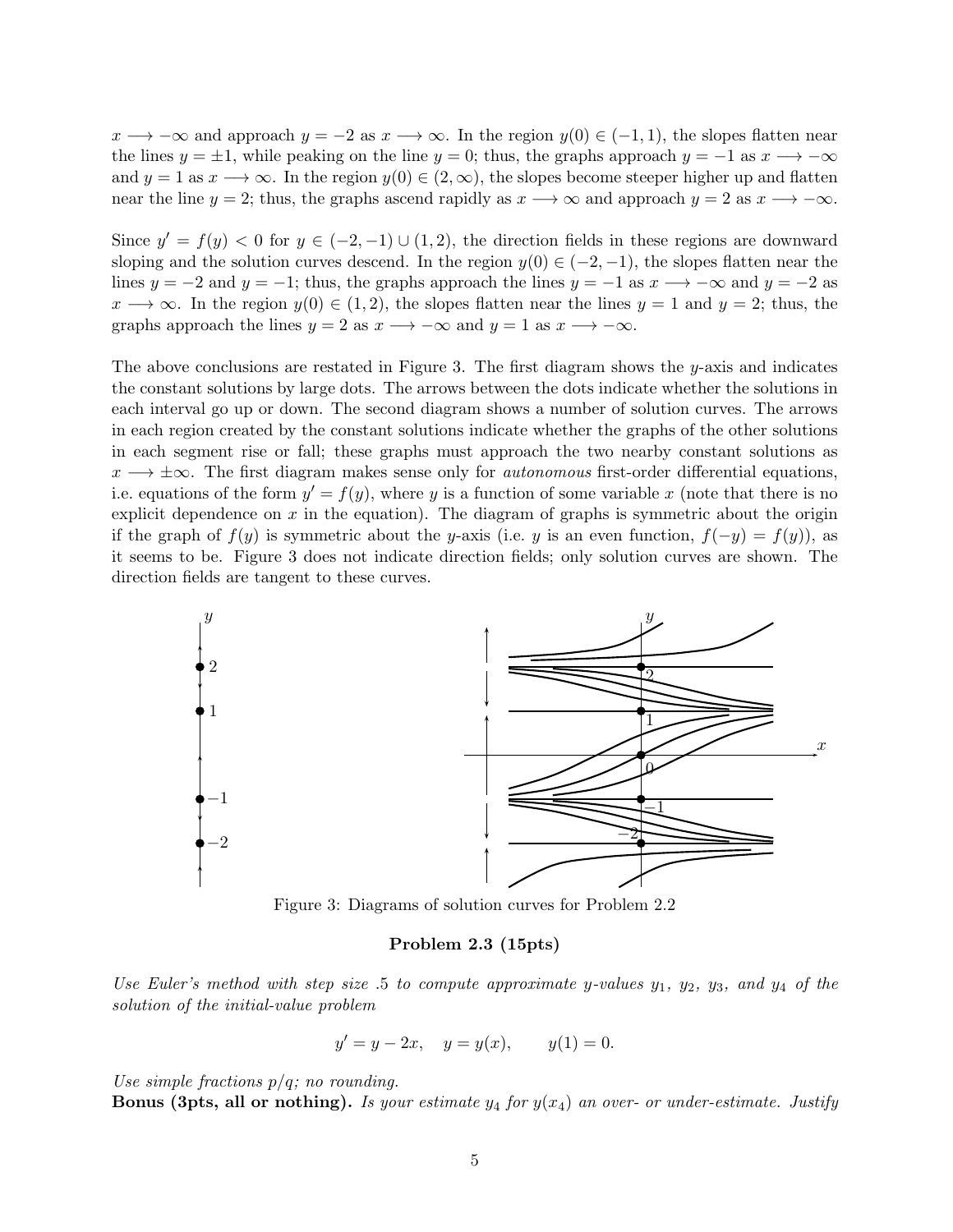your answer without solving the IVP explicitly.

These four values  $y_i$  are approximations for  $y(x_i)$  with  $x_i = x_0 + hi$ , where  $h = .5$ . They are obtained inductively by computing the slope  $s_i = y'(x_i, y_i)$  at  $(x_i, y_i)$  and moving along the slope line from  $x_i$  to  $x_{i+1} = x_i + h$  so that  $y_{i+1} = y_i + s_i h$ . The results of this computation are:

*i* 
$$
x_i
$$
  $y_i$   $s_i = y_i - 2x_i$   $y_{i+1} = y_i + \frac{1}{2}s_i$   
\n0 1 0 0-2=-2 0-1= $\begin{array}{r} -1 \\ -1 \end{array}$   
\n2 2  $\begin{array}{r} -1 \\ -3 \end{array}$   $-3-4 = -7$   $-3-\frac{7}{2} = \begin{array}{r} -\frac{13}{2} \\ -\frac{13}{2} \end{array}$   
\n3  $\frac{5}{2}$   $\begin{array}{r} -\frac{13}{2} \\ -\frac{13}{2} \end{array}$   $-5 = -\frac{23}{2}$   $-\frac{13}{2} - \frac{23}{4} = \begin{array}{r} -\frac{49}{4} \\ -\frac{49}{4} \end{array}$ 

The first column consists of the numbers i running from 0 to  $n-1$ , where n is the number of steps  $(4 \text{ in this case})$ . The second column starts with the initial value of x  $(1 \text{ in this case})$  with subsequent entries in the column obtained by adding the step size  $h\left(\frac{1}{2}\right)$  $\frac{1}{2}$  in this case); it ends just before the final value of x would have been entered  $(3 = \frac{5}{2} + \frac{1}{2})$  $\frac{1}{2}$  in this case). Thus, the first two columns can be filled in quickly at the start. The first entry in the third column is the initial y-value (0 in the case). After this, one computes the first entries in the remaining two columns and copies the first entry in the last column to the third column in the next line. The process then repeats across the second row and soon on. The estimate for the final value of y is the last entry in the table  $\left(-\frac{49}{4}\right)$  $\frac{49}{4}$  in this case).

$$
y_1 = -1, y_2 = -3, y_3 = -\frac{13}{2}, y_4 = -\frac{49}{4}
$$

Note 1: While the table above provides a quick way of implementing Euler's method, it is important to understand what Euler's method does geometrically. Figure 4 shows the graph of the solution y to the initial-value problem; it *must* pass through  $(1, 0)$  due to the initial condition  $y(0) = 1$ . Figure 4 also shows the path corresponding to Euler's method with 4 steps going from  $x_0 = 1$  to  $x_f = 3$ . Instead of following the solution curve (which we do not know), it follows the slope line from  $(x_0, y_0) = (1, 0)$  until the x-value becomes  $x_1 = 3/2$ ; we know the slope  $s_0 = y_0 - 2x_0$  of this line and so can find the y-value y<sub>1</sub> corresponding to the x-value of  $x_1 = 3/2$  on this slope line. Once we arrive at  $(x_1, y_1) = (3/2, -1)$ , we next move along the slope line through  $(x_1, y_1)$  until the x-value hits  $x_2 = 2$ ; its slope is  $s_1 = y_1 - 2x_1$ . Once the y-value  $y_2$  corresponding to the x-value of  $x_2 = 2$  on this slope line is determined, this procedure is repeated twice more. Each of the four short directed line segments in the diagram corresponds to a row in the table.

**Bonus.** Our estimate  $y_4$  is an *over*-estimate for  $y(3)$  because  $y'' < 0$  for all  $x > 0$  and for all solutions  $y=y(x)$  used to estimate  $y(3)$ , and so the tangent lines lie above the graphs. In order to see this, note that  $y'=y-2x<0$  if  $y<0$  and  $x\geq 0$ . Thus, a solution  $y=y(x)$  of the differential equation is decreasing for all  $x \geq x_0 \geq 0$  if  $y(x_0) < 0$ . For such a solution y,

$$
y'' = (y - 2x)' = y' - 2 = y - 2x - 2 < 0 - 2 \cdot x_0 - 2 < 0 \qquad \text{for all} \ \ x \ge x_0,
$$

as claimed above.

*Note 2*: The actual solution to this initial-value problem is  $y(x) = 2 + 2x - 4e^{x-1}$ , which can be obtained from Problem B and verified directly (please do so!). So  $y(3) = 8 - 4e^2 \approx -21.56$ , while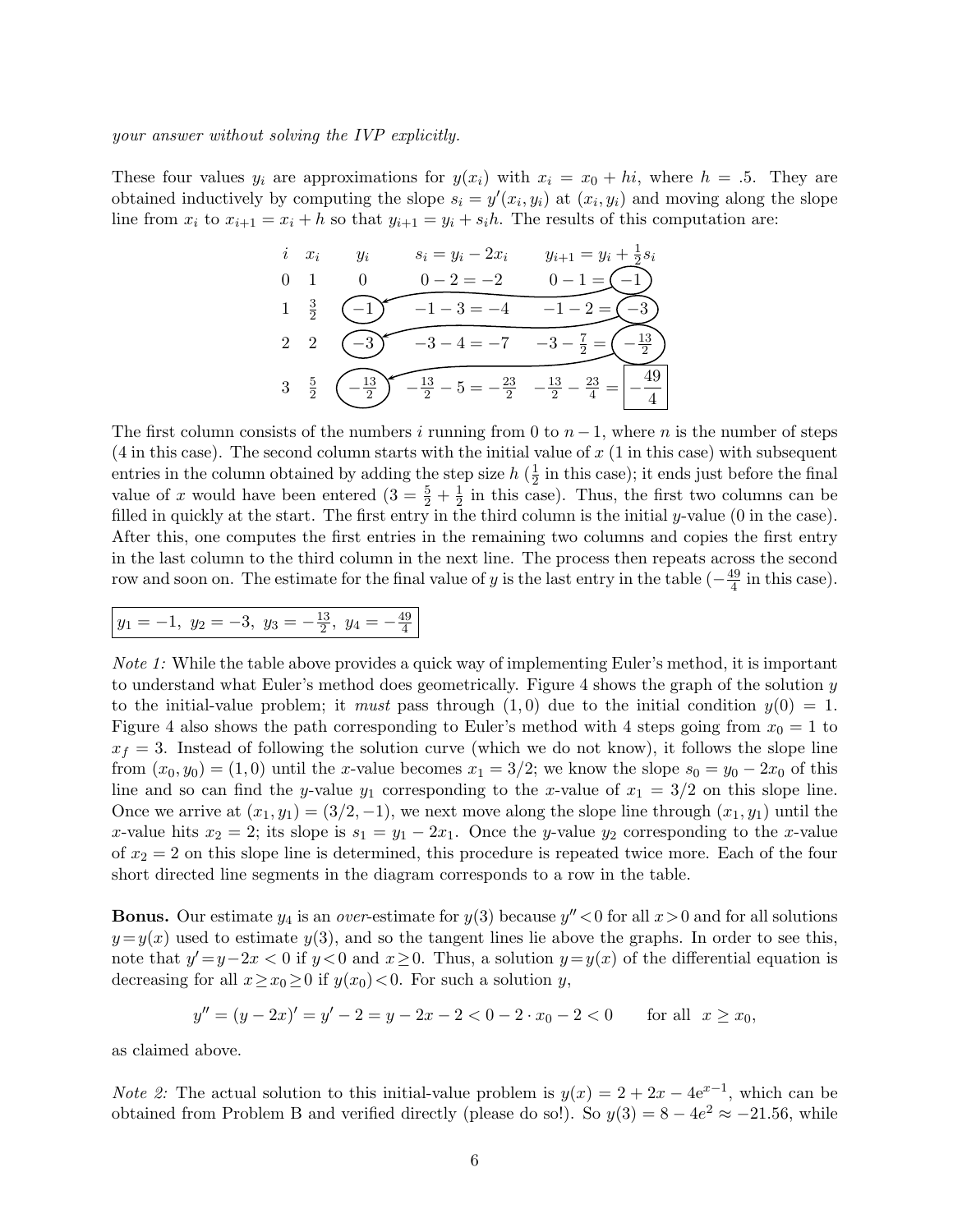

Figure 4: Graph of solution to IVP in Problem 2.3 and its approximation by 4-step Euler's method

 $-49/4 = -12.25$ . So the estimate is not so good, which happened because the solution decreases rapidly and the step size h was rather large.

Note 3: There will be an Euler's method problem on the first midterm (and possibly on the final). No calculators will be allowed. You'll need to carry out the computations using simple fractions  $(e.g. -\frac{23}{2})$  $\frac{23}{2}$ ) and simplify your final answer as much as possible (e.g.  $\frac{6}{48} = \frac{1}{8}$ )  $\frac{1}{8}$ .

#### Problem B (20pts)

The Fundamental Theorem of Calculus provides a quick way of finding the general solution to differential equations of the form

$$
y' = f(x), \qquad y = y(x). \tag{1}
$$

It turns out that every equation of the form

$$
y' + a(x)y = f(x),
$$
  $y = y(x),$  (2)

can be reduced to (1). Simply multiply both sides of (2) by a nonzero function  $h = h(x)$  such that  $h' = ah$ :

$$
h(x)y' + a(x)h(x)y = h(x)f(x) \iff hy' + h'y = hf \iff (hy)' = hf.
$$

We can integrate both sides of the last equation and then divide by h.

(a; 2pts) Show that for any function  $a = a(x)$ , there exists a nonzero function  $h = h(x)$  such that  $h' = ah$ .

$$
_{\rm Let}
$$

$$
f(x) = \int_c^x a(u) \mathrm{d}u, \qquad h(x) = e^{f(x)},
$$

where c is any fixed constant (e.g. 0). By HW1 Problem A, part (i),  $h' = ah$ .

(b; 8pts) Find the general solution of the differential equation

$$
y' + 2y = 2e^x, \qquad y = y(x).
$$